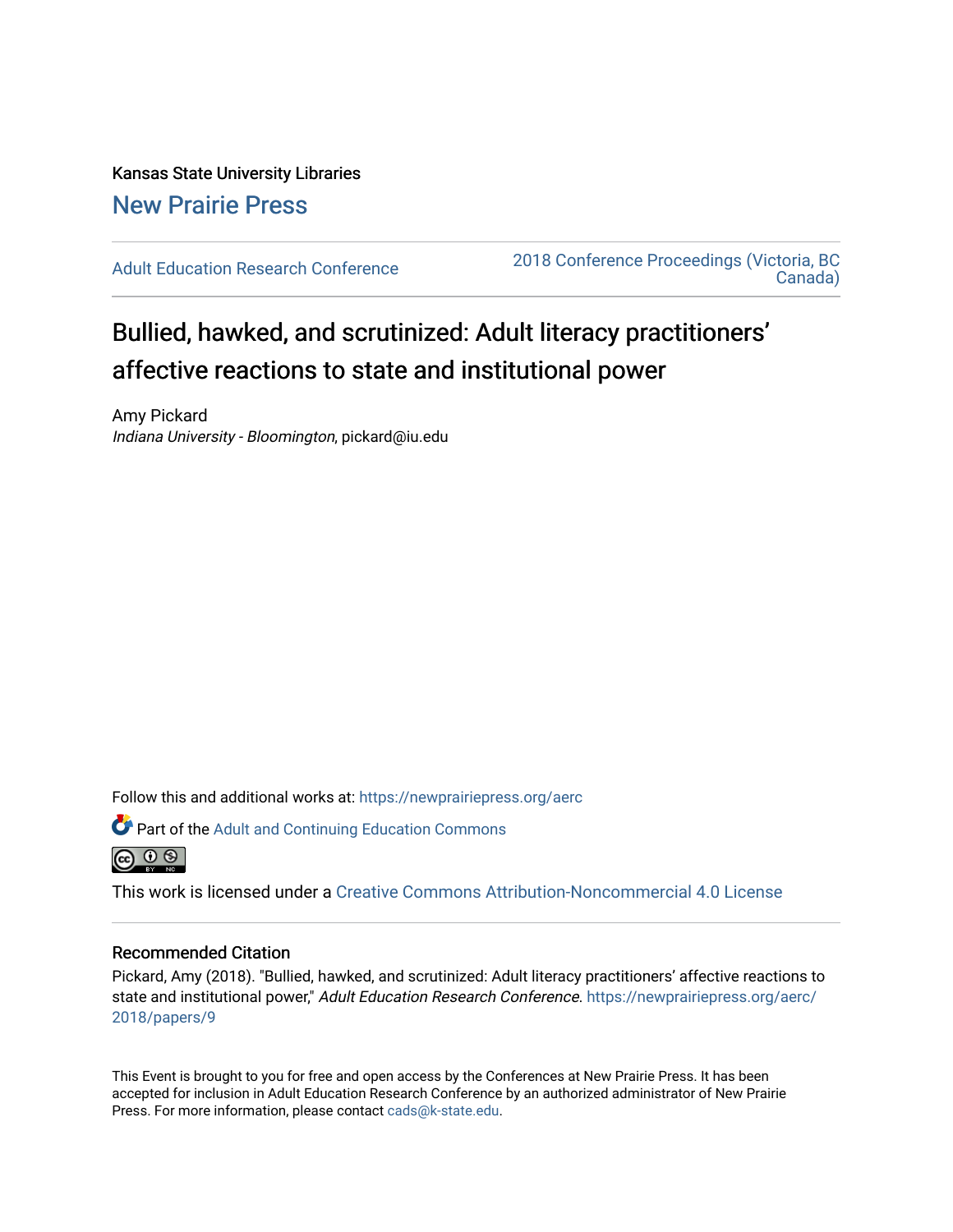## **Bullied, hawked, and scrutinized: Adult literacy practitioners' affective reactions to state and institutional power**

### Amy Pickard Indiana University

**Abstract**: This paper explores the affective experiences of teachers and administrators at one publicly-funded adult literacy program, in order to better understand how practitioners respond to the constraints placed upon practice by contemporary policy regimes. Understanding practitioners' experiences in the contemporary era of increased top-down control of adult literacy programs can inform efforts to improve the working conditions for practitioners and, by extension, instructional quality and the educational experiences of students.

**Keywords**: adult literacy, policy, ethnography, working conditions, accountability

#### **Introduction**

The 2008 economic crisis and the passage of the 2014 Workforce Innovation and Opportunities Act (WIOA) narrowed policy objectives for adult literacy programs and heightened the emphasis on the need for compliance, under threat of loss of funding. At one adult literacy agency, this threat was experienced by many practitioners as an increase in pressure, stress, and hostility in their workplace. Teachers, especially, expressed stress at the degree to which they felt monitored as the agency worked to ensure compliance with state and federal objectives. This stress influenced their relationship with the organization and their work with students. While it is well understood that the working conditions of teachers of adult basic education (ABE) are frequently characterized by low pay, less than full-time opportunities, and limited access to educational resources (Smith, Hofer, & Gillespie, 2001; Sun, 2010), the stress created by accountability regimes and the monitoring that goes along with them adds a new dimension to these working conditions. This data analysis in this paper, excerpted from a larger ethnographic study, expands our understanding of how contemporary policy constraints negatively impact the experience of teaching and working in the field of adult basic education.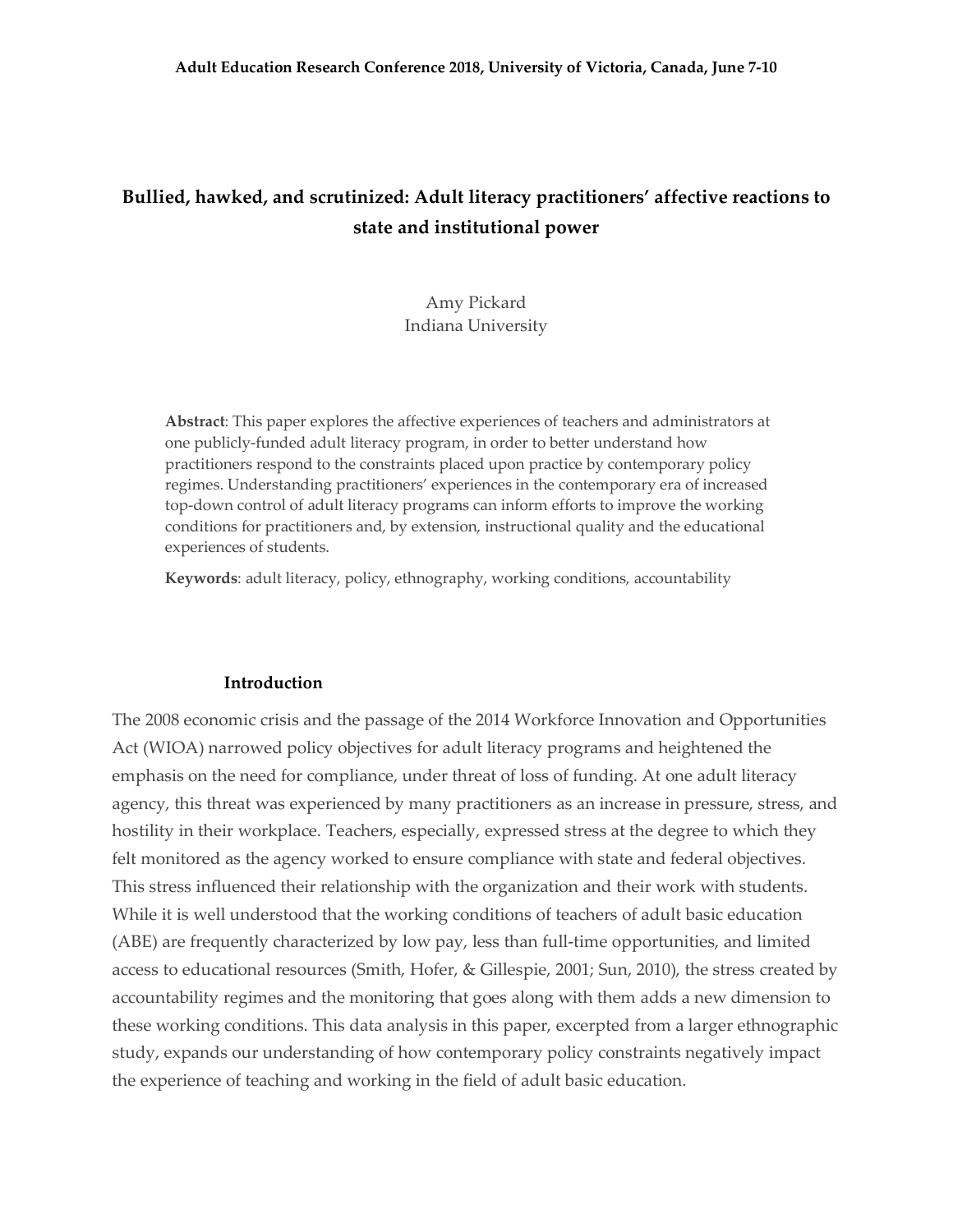#### **Theoretical framework**

In keeping with the ethnographic approach used in this study, the ideas of emotion and affect in this paper are defined according to an anthropological perspective that views emotions through the lens of the relevance of culture and the importance of individual interpretation and meaning-making, rather than understanding emotions as universal or constant psychological or biological constructs (Lutz & White, 1986). Emotions and affect from this view are seen as judgments related to beliefs and ideology, rather than as instances of physical sensation. Furthermore, this research was undertaken from a critical theoretical perspective (Kincheloe & McLaren, 2002) and seeks to understand how state and institutional authority shaped teachers' and administrators' affective and emotional experiences of their practice.

#### **Literature review**

Practitioners of adult basic education have long worked in a marginalized field. Adult basic education has historically been under-funded, under-researched, and sometimes considered the "stepchild" of education. This may be so because the field generally serves adults who are marginalized by poverty and gender and racial discrimination (Peterson, 1996; Sheared, McCabe, & Umecki, 2000). Marginalization of the field may also result from the disproportionate number of women who act as teachers and administrators and whose literacy work is considered gendered and thus devalued (Bridwell, 2009; Luttrell, 1996; Smith, Hofer & Gillespie, 2001). This marginalization results in frequently poor and sometimes untenable working conditions, which in turn serve to reduce the quality of education practitioners are able to provide (Smith, Hofer & Gillespie, 2001) and can undermine practitioners' abilities to organize and work toward improvement (Bridwell, 2009).

Exploring the role of emotions in adult basic education runs the risk of adding an additional layer of marginalization, as the study of emotion has historically been feminized and, thus, seen as counter to rationality or irrelevant (Boyer, 1999). However, given the potential for teachers' anger and emotion to act as a springboard to action (Winogard, 2003), communal acknowledgement of these emotions can support efforts to improve working conditions, to the benefit of those who work in the field and the students who are attempting to meet their educational goals.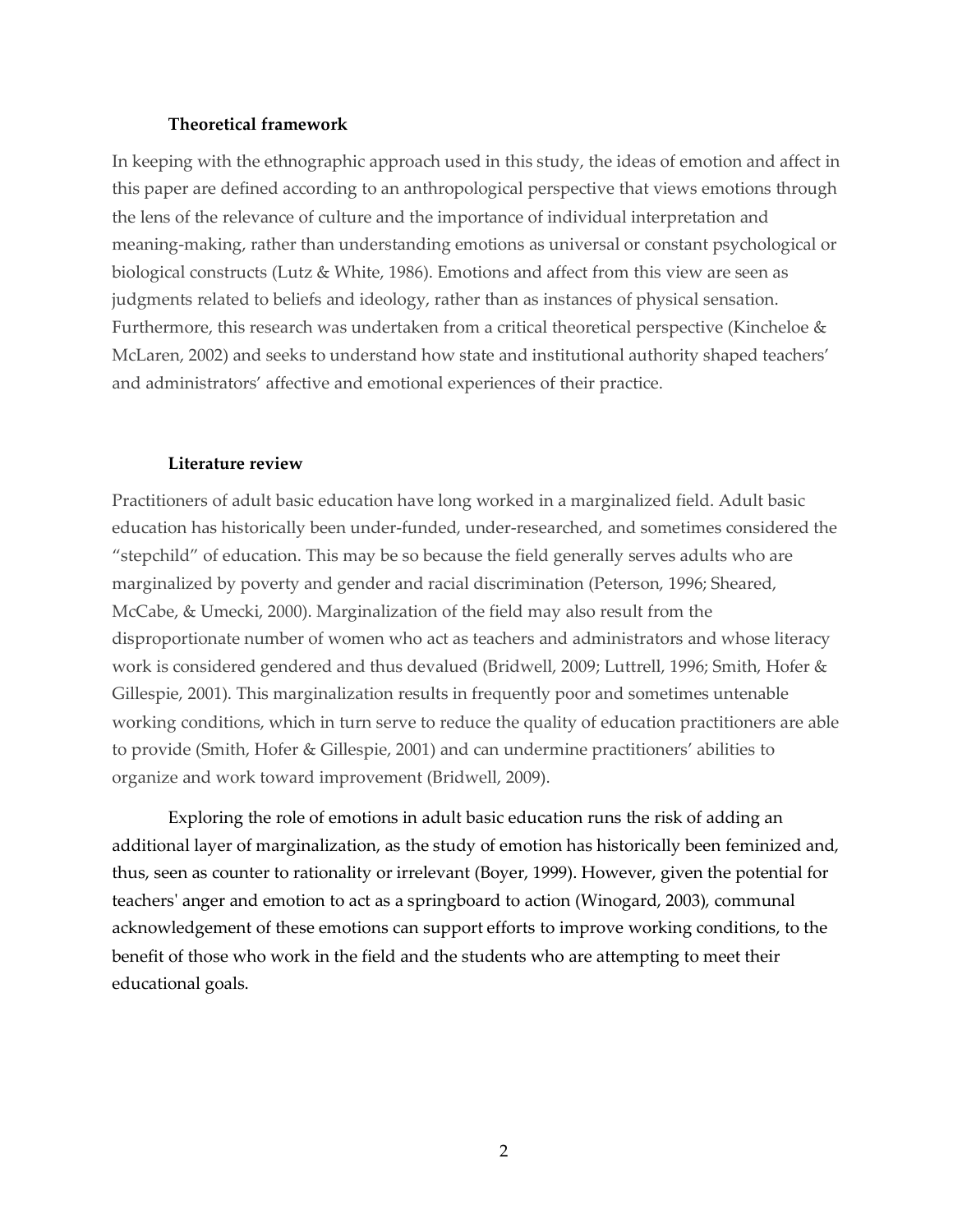#### **Research design**

The data in this paper were collected as part of a larger ethnographic study of the marginalization experienced by learners in one publicly-funded adult literacy class. During the course of the fieldwork, the teachers' and administrative staff's affective reactions to state and institutional control were prominently visible, affecting both their teaching practice and their quality of life at work. Further research seemed warranted. The research questions guiding the analysis for this paper are: What themes and trends are apparent in practitioners' affective responses to state and institutional exertion of power?

#### **Setting and Participants**

The setting for this study was The Literacy Center (TLC - a pseudonym), a federal- and statefunded, urban adult literacy program that offered a wide range of adult basic educational services. Seven practitioners agreed to be interviewed as part of the research: a reading teacher, a math teacher, a career/referrals counselor, the tutor coordinator, and three upper-level administrators - the executive director, the director of education, and the assistant director of instructional quality. An additional instructor allowed me to observe her reading class twice and both times participated in extended conversations regarding her feelings about the current working conditions in the program.

#### **Data Collection**

Data were collected using the ethnographic means of participant observation and interview (Creswell, 2007; Hammersly & Atkinson, 2007). I acted as a volunteer classroom aide for four months and conducted follow-up visits to the site or classroom once or twice a month for four more months. Observational data were collected through the use of field notes written during or immediately after visits to the class (Emerson, Fretz & Shaw, 2011). During these eight months, the reading teacher was interviewed four times, the career counselor twice, and the math teacher, the tutor coordinator, and the administrative staff once each. Interviews were semi-structured and used practitioners' perceptions of TLC's and the state government's responses to the needs of adult literacy learners as a starting point. Interviews ranged in length from 20 to 108 minutes; most were in the 40-90 minute range. All interviews were audiorecorded and transcribed; my observations and interactions with the instructor of the additional reading class were recorded in detailed field notes. Numerous informal conversations with staff were recorded in field notes or captured during audio recordings of classroom interaction.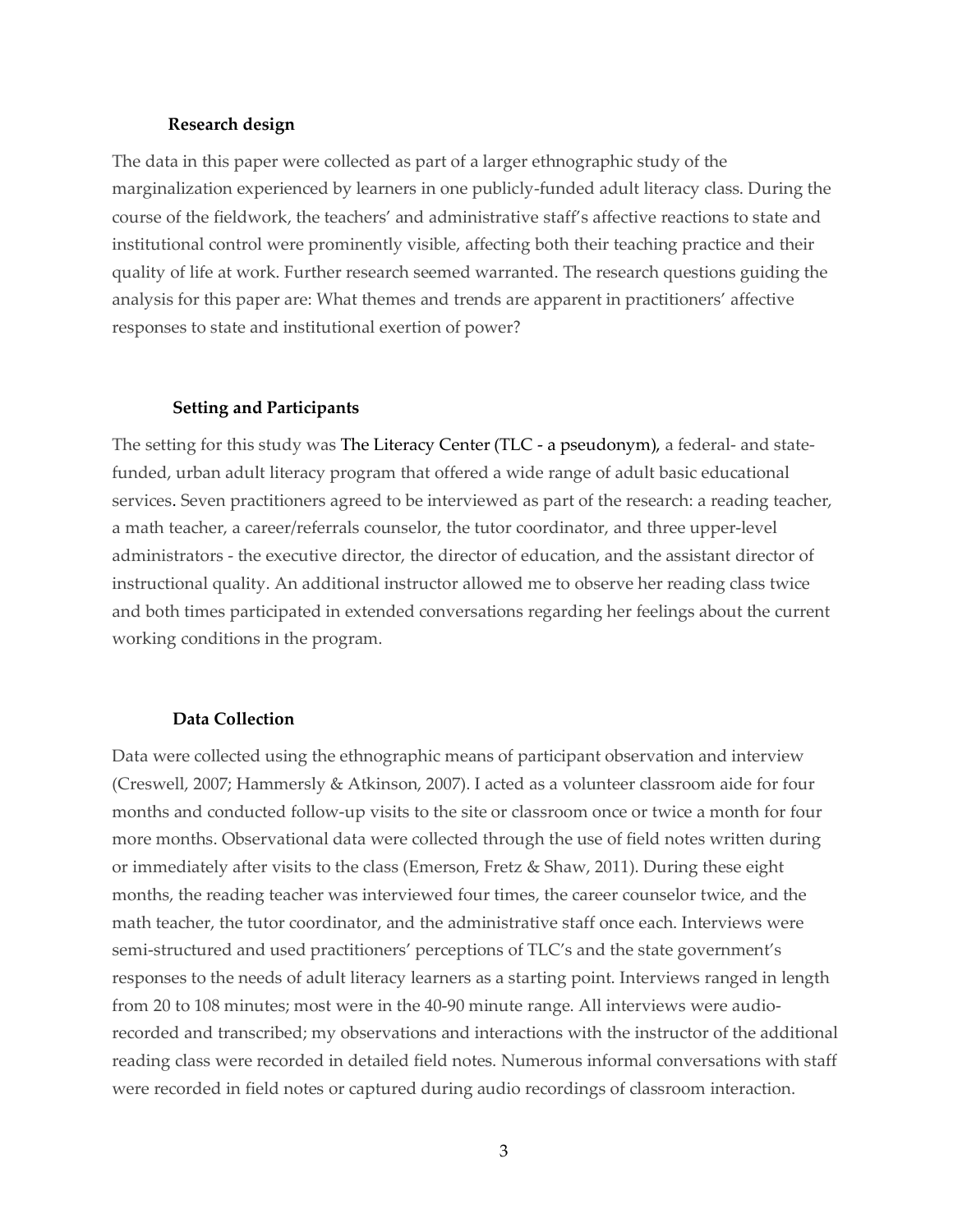#### **Analysis**

Analysis of data is ongoing and uses iterative qualitative methodology appropriate for ethnographic data collection (Hammersly & Atkinson, 2007; Maxwell, 1996). During the process of data collection, I listened to recordings of interviews and classroom interactions, reviewed field notes, and wrote memos recording thoughts, questions, and any early sense of themes and trends in order to focus and clarify future observations and interviews (Hammersly & Atkinson, 2007; Maxwell, 1996). After all observations and interviews were completed and all recordings transcribed, the qualitative software Atlas.ti was used for open coding of the transcripts for themes (Emerson, Fretz & Shaw, 2011). In the course of open coding, the theme of practitioner affective response to power in the workplace emerged. The analysis in this paper focuses on understanding these emotions in relationship to the policy context in which this literacy organization was embedded. Future analysis of this data will explore how these affective reactions informed teachers' practice and practitioners' relationships with colleagues and students, as well as implications for policy, practice, and research.

#### **Findings**

There were two hierarchies in which power was exerted at TLC, the government hierarchy and the local, institutional hierarchy. The government hierarchy operated at multiple levels: although the outcomes measures for adult basic education programs were set by federal policy, they were instantiated within regional agencies through contracts with a state-level department which administered federal funds and collated regional and state-level data. The other apparent hierarchy was the local, institutional one at TLC, which was fairly strict and well-defined. One interviewee shared with me an eight-page diagram which outlined the structure of the agency and clarified who reported to whom. Another noted that teachers were at the very bottom of this diagram, and indeed, most program decisions seemed to be made by administrators with little input from teachers.

Practitioners' affective responses to exertions of authority varied primarily according to their position in these hierarchies and the degree of their interpersonal interactions with stateand regional-level actors. The teachers and the counselor, who were at the lowest tier of both hierarchies and had the least interaction with administrators in the state and region, expressed the greatest sense of urgency and stress in response to the agency's attempts to comply with federal and state outcomes measures. One teacher in particular felt her job was in peril if she failed to produce student outcomes. These practitioners described a general mood of "crisis," "panic," and "desperation" within the agency, and stated they felt "bullied," "hawked" – a

4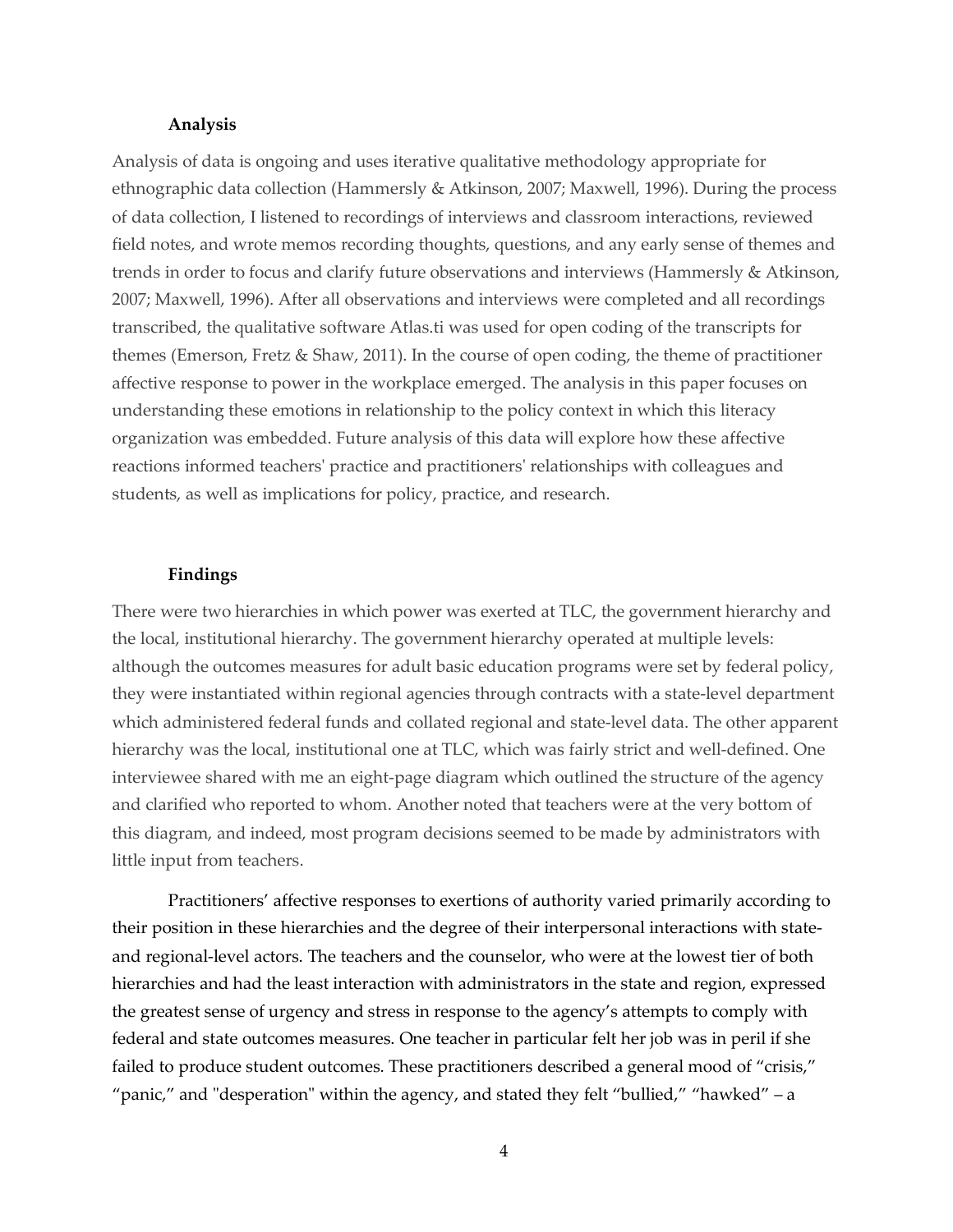colloquialism for being watched like a hawk, and regularly "scrutinized" by managers within the agency. They expressed that organizational decision making seemed to have become erratic, with significant changes in procedure implemented with no warning. They were frustrated by TLC's failure to elicit or consider feedback from teachers about these changes or about the best way for the agency to meet federal and state goals, despite the fact that a number of the teachers had been in the field as long as or longer than the administrators.

At the other end of the local hierarchy, the executive director was buffered from stress by two things: his previous position as a state-level actor and his freedom to, as he put it, "devolve responsibility" for achieving outcomes to other people on his staff. He talked lightheartedly about state expectations and, perhaps because of his previous relationships with state administrators and legislators, he expressed being comfortable saying 'no' to the state about some issues and left it to program managers to figure out the best way to approach compliance for what remained. It seems possible that the power and authority the executive director held within both hierarchies allowed him to remain positive and optimistic about the agency's prospects, in stark contrast to the reactions and emotions expressed by most others I interviewed.

The emotions of the mid-level managers, those who were left to make programmatic decisions about the best way to meet federal and state outcomes, were primarily characterized by frustration, though their emotions were usually more subdued than the teachers'. These practitioners expressed frustration at the state's sometimes illogical expectations, but they also expressed frustration with teachers, who they felt were at times unwilling to engage with program efforts to improve outcomes. For one administrator, rapid program changes to meet outside stakeholder objectives were considered a regular part of doing business as an adult basic education organization. She said, "We're forever changing around here," and the contemporary federal outcomes measures seemed to her no less reasonable or realizable than any other state or stakeholder expectations she had encountered. She expressed sadness that the agency's current strict policies meant some students were being asked to leave the program because their outcomes weren't good enough, though she described the practice as a reaction to the agency's need to meet state objectives and stay in operation. While she did not care for what the program was doing, she did not frame its actions as unethical; she found a way to make sense of the agency's choices by focusing on "the bigger picture." However, another mid-level manager did assert that federal and state policies were encouraging unethical behavior, and she expressed frustration and resentment at what she felt she was being asked to do in order to successfully meet outcomes. She suggested that other local agencies were "fudging" their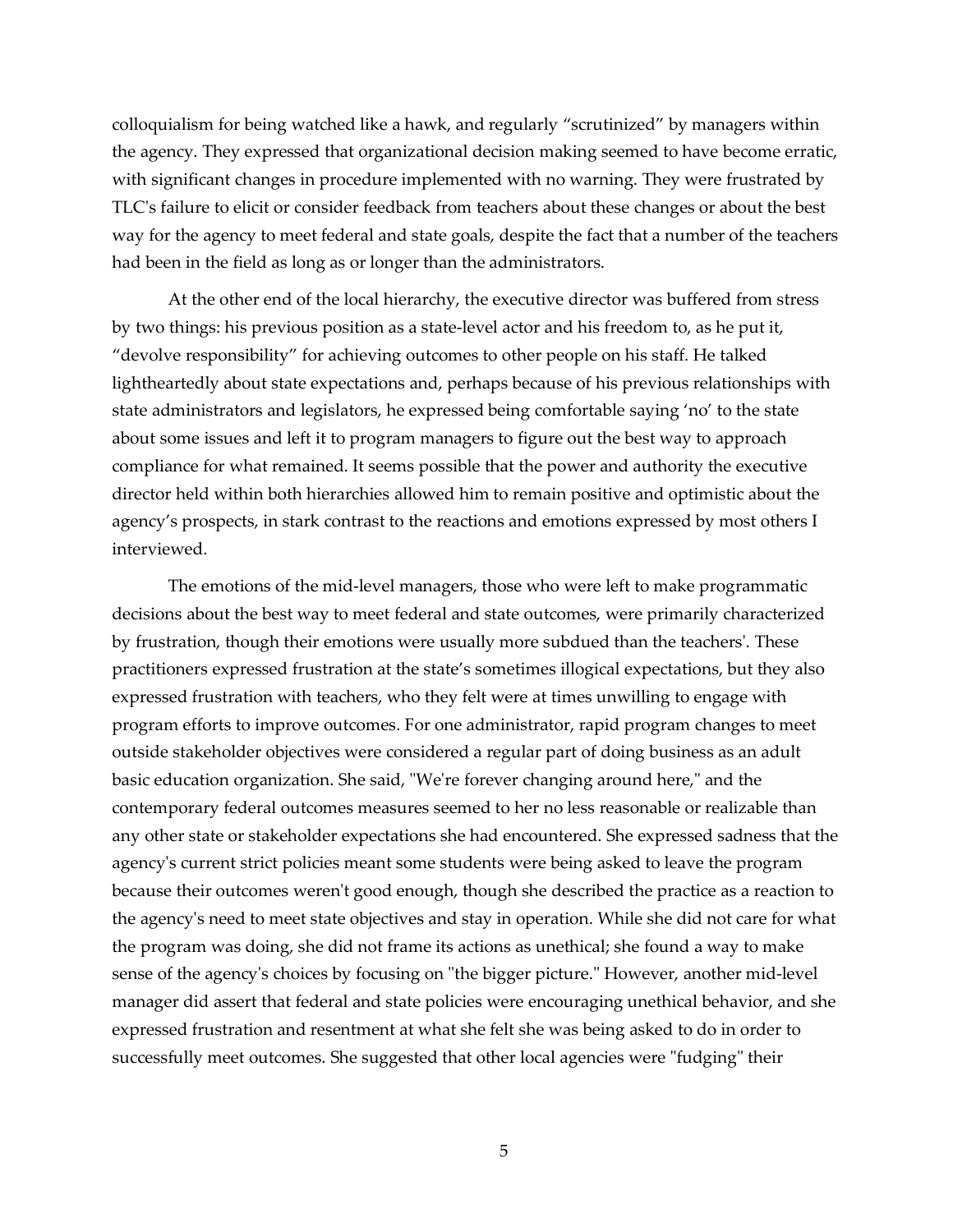numbers, and she resisted the idea that such an act was a requirement for staying in operation and sought to make other programmatic changes that would improve program outcomes.

For the executive director and the mid-level managers, the need for the program to meet state/federal outcomes measures was upsetting and frustrating but not dire. In their interviews with me, managers and administrators did not express the same degree of stress and unhappiness that the teachers and counselor did. This is perhaps because these higher-tier workers had some input into program operations; studies of organizational dynamics have repeatedly argued that having some input into decision making increases worker satisfaction (Ingersoll, 2003). The teachers and counselor, on the other hand, were expected to comply with agency mandates without having the opportunity to offer their opinions or suggestions. Additionally, managers' sense of the agency's need for compliance was not linked with the same sense of fear for their jobs. For many of the teachers, finding another full-time job teaching ABE would be difficult, as full-time jobs in the field are hard to come by, and the low status of being an ABE instructor meant that finding another job outside of the field may be equally difficult. If TLC shut down, it is possible these teachers faced long-term unemployment. However, the managers, and particularly the executive director, held higher-status positions, had connections with managers at other agencies, and had managerial experience, meaning they may be more likely find work elsewhere if TLC closed.

#### **Conclusion**

The field of adult literacy has long been beset with challenges to recruiting and retaining trained educators: low pay, less than full time work, few benefits, and insufficient physical conditions have often characterized the unappealing working conditions these educators endure. Shortly after the ABE federal accountability system was initiated, Smith, Hofer, and Gillespie (2001) argued that "a rigorous accountability system may only demonstrate the limited outcomes and impacts that result from such conditions" (p.8). However, at TLC, the rigorous federal and state accountability demands served not only to demonstrate the effects of these conditions, but substantially changed the conditions for the worse. It seems likely that, rather than improving outcomes for students in ABE programs as they were intended, strict accountability measures may de-energize and undermine teachers' energy and efforts, thereby working against the stated goals of the policies.

Although this analysis was based on a sample of convenience and explored the affective responses of a small number of practitioners at one institution, given the similarity of conditions faced by teachers and administrators in other publicly-funded programs, it seems likely that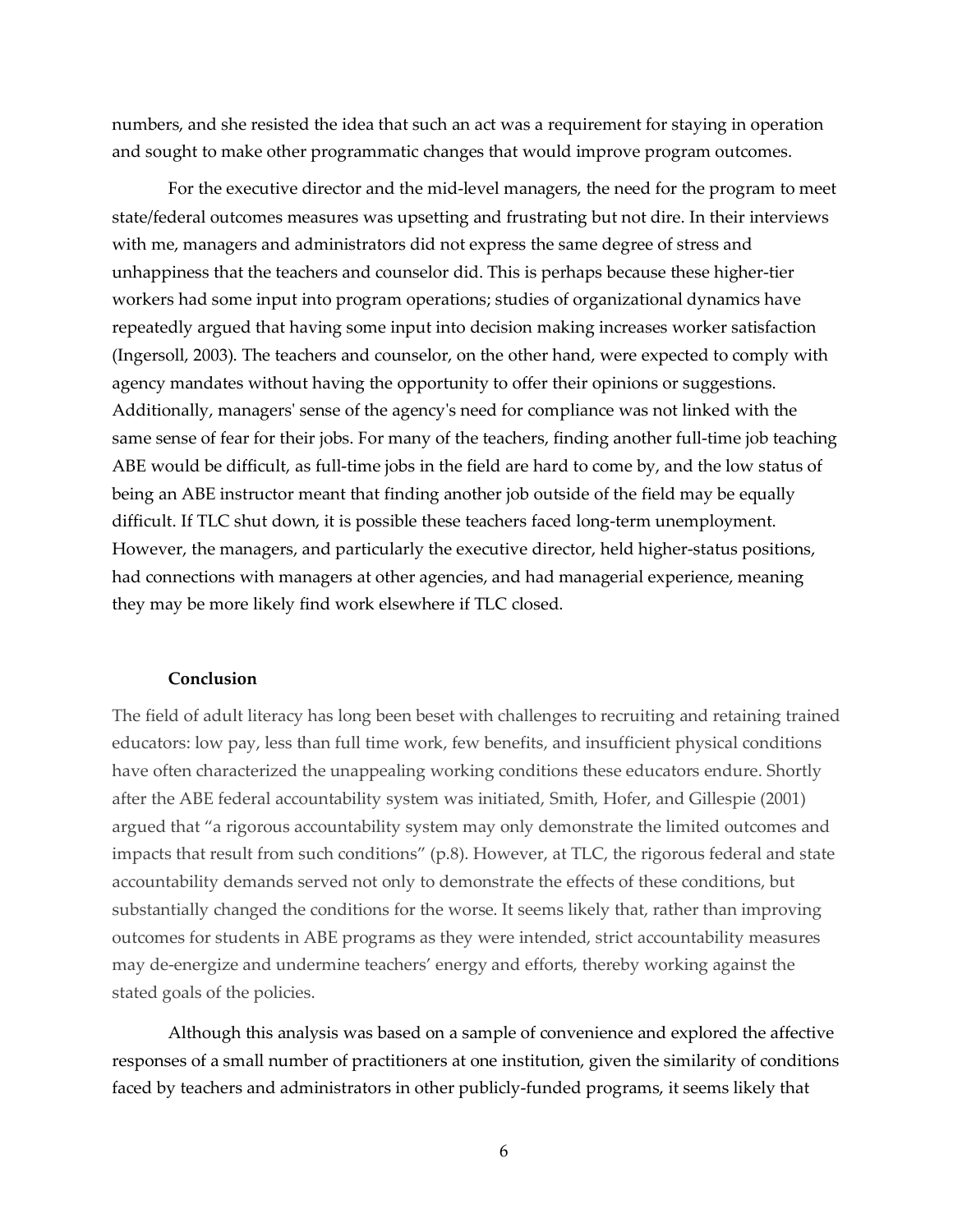other practitioners are experiencing similar stress as a result of their accountability obligations. Understanding how state and institutional power generate affective responses among teachers and administrators is critical to understanding contemporary working conditions in adult literacy programs. That teachers at TLC generally felt disempowered, mistrusted, and mistreated speaks to the need to consider other models of funding, regulation, and program structure. Bridwell (2009) suggested cooperative professional development approaches as a way of amplifying the voices of part-time ABE teachers and minimizing the isolation those who teach in this field experience. Sun (2010) suggested that ESOL teachers in the ABE field need to "mobilize" and to have national organizations advocate on their behalf. Perhaps similar advocacy could be done by national organization on behalf of ABE teachers. Another possibility is the direct unionization of ABE teachers, a move which would also support efforts to professionalize teachers in the field.

#### **References**

- Belzer, A. (2007). Implementing the Workforce Investment Act from in between: State agency responses to federal accountability policy in adult basic education. *Educational Policy*, *21*(4), 555-588.
- Boler, M. (1999). *Feeling power: Emotions and education.* New York, NY: Routledge.
- Bridwell, S. D. (2009). Parallels in the marginalization of ABE women educators and women literacy learners. In M. Miller and K. King (Eds.) *Empowering Women Through Literacy: Views from Experience*, pp. 233-242.
- Creswell, J. W. (2007). *Qualitative inquiry and research design: Choosing among five traditions* (2rd Ed.). Thousand Oaks, CA: Sage.
- Emerson, R. M., Fretz, R. I, & Shaw, L .L. (2011). *Writing ethnographic fieldnotes* (2nd ed.)*.* Chicago: University of Chicago Press.
- Hammersly, M. & Atkinson, A. (2007). *Ethnography: Principles and practice.* New York, NY: Routledge.
- Ingersoll, R. (2003). *Who controls teachers' work? Power and accountability in America's schools.* Cambridge Massachusetts: Harvard University Press.
- Luttrell, W. (2016). *School-smart and mother-wise: Working-class women's identity and schooling*. Routledge.
- Lutz, C., & White, G. M. (1986). The anthropology of emotions. *Annual review of anthropology*, *15*(1), 405-436.
- Maxwell, J. (1996). *Qualitative research design: An interactive approach.* Thousand Oaks, CA: SAGE Publications.